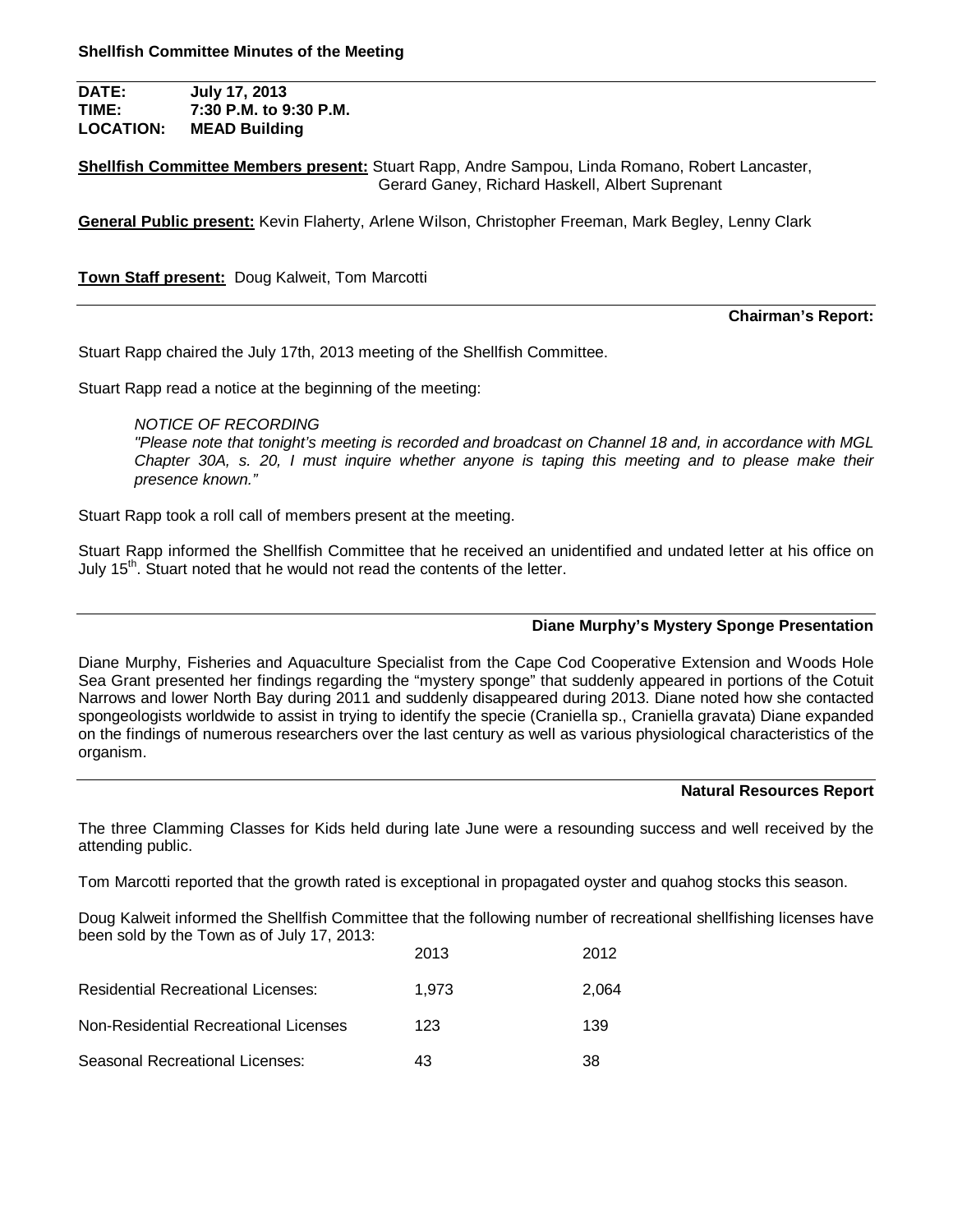### **Piers, Dredging and Shellfish Habitat Issues:**

The Shellfish Committee reviewed the following proposed coastal development project proposals:

**Applicant:** John and Mary Callahan

Location: 222 Clamshell Cove Road, Cotuit, MA. 02635, Map 5 / Parcel 7

Proposed:

Project: Demolish existing pier; construct new boardwalk, pier, ramp and float.

Public Hearing: Date: July 23, 2013 Time: 6:30 P.M. Place: Barnstable Town Hall, 367 Main Street, Hyannis MA Town Council Hearing Room, 2nd floor

Arlene Wilson, the applicant's agent from A.M. Wilson Associates, presented details of the (above) proposed project to the committee. The committee unanimously passed a motion to write a letter to the Conservation Commission not to recommend project approval on account of the project area habitat is rated a "9" by the Natural Resources Sub-Committee to the Pier Committee of the year 2000.

| <b>Applicant:</b>    | Robin and Marcia Brown                                                                                   |
|----------------------|----------------------------------------------------------------------------------------------------------|
| Project<br>Location: | 250 Smoke Valley Road, Osterville, MA 02655, Map 97 / Parcel 2                                           |
| Proposed<br>Project: | Convert existing licensed pier from seasonal to permanent, add jet ski berths, eliminate deck, add       |
| Public Hearing:      | new access stairs; reconstruct existing bulkhead and groins, eliminate boardwalk.<br>Date: July 23, 2013 |
|                      | Time: 6:30 P.M.<br>Dissa: Damatakia Tauna i lali                                                         |

 Place: Barnstable Town Hall, 367 Main Street, Hyannis MA Town Council Hearing Room, 2nd floor

Arlene Wilson, the applicant's agent from A.M. Wilson Associates, presented details of the (above) proposed project to the committee.

| <b>Applicant:</b> | Town of Barnstable Dept. of Public Works                                                                                                                                                                                                                                                                                                                                                                                                                                 |
|-------------------|--------------------------------------------------------------------------------------------------------------------------------------------------------------------------------------------------------------------------------------------------------------------------------------------------------------------------------------------------------------------------------------------------------------------------------------------------------------------------|
| Project           |                                                                                                                                                                                                                                                                                                                                                                                                                                                                          |
| Location:         | East Bay / Long Beach, MA 02632, Map 163, 185 / Parcels 013 / 036, 037, 038 & 039                                                                                                                                                                                                                                                                                                                                                                                        |
| Proposed          |                                                                                                                                                                                                                                                                                                                                                                                                                                                                          |
| Project:          | Project includes maintenance dredging of the existing 6-ft. deep entrance channel and<br>improvement dredging to create a new 4-ft. deep embayment channel within East Bay. A total<br>estimated 9,569 cubic yards of dredge sediment will be removed by hydraulic methods, with<br>entrance channel sediments (sand) being used for nourishment at Long Beach and embayment<br>channel sediments (fine-grained) being beneficially re-used as fill at upland locations. |
| Public Hearing:   | Date: July 23, 2013<br>Time: 6:30 P.M.<br>Place: Barnstable Town Hall,<br>367 Main Street, Hyannis MA<br>Town Council Hearing Room, 2nd floor                                                                                                                                                                                                                                                                                                                            |